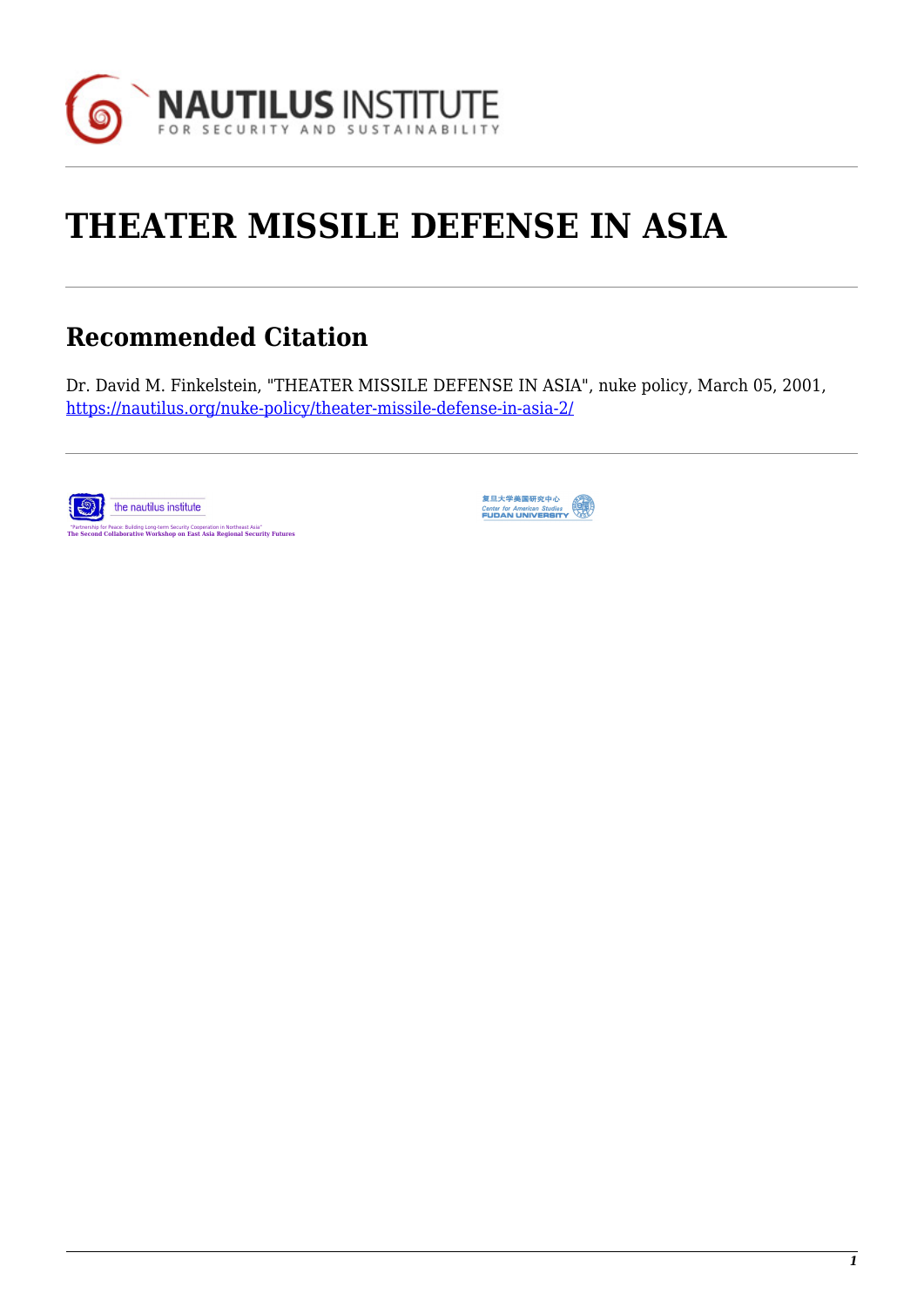The overarching argument in the species that the control Gerain Harbor Constant opposite the function of US TMD spains in the Asia Pacific region is much non a simple of US TMD Beijing worries less about the ability of th

INTRODUCTION<br>Discussions about the U.S.'s Theater Ballistic Missile Defense programs, commonly referred to as TMD, are always difficult. They are difficult discussions because they revolve about highly complex technical sy

U.S. plans to develop and deploy a surface-to-air missile capable of shooting down a ballistic missile and to move about a mean of the Shankow are preceded hardware procurement decisions TMD is not a new issue systems such

three reasons.<br>First, if the American public were polled on whether their armed forces deserve protection from theater ballistic misslies the likely response would be "yes." This is not a question that I suspect engenders

Over the past couple of years the low profile of TMD has changed somewhat, and TMD is in the news more often than before. As a news item it is no longer to be found only in the defense and trade weeklies or the arms contro through the lens of some very significant Asian security issues.

Clearly. WD has become emeshed in larger straige discussions about how to deal with North Korea, what ThU may or may near not mean as factor in U.S. allies beyond Asia, and-most orcest.<br>Technical converse the may be some t

One basic point hat is often lost in the discussions about TMD in an Asian context is that developments in Asian were not he driving force behaved by the confluence of two trends that go hack move that a decade: one bureau

Israel as well.<br>And, very significant from a U.S. perspective, it must be reminded that the single greatest loss of life incurred by U.S. forces during the Gulf War was the result of an Iraqi SCUD attack.<br>And, very signifi

TOMAT TOM IS ALSO ABOUT ASIA.<br>While the impetus behind TND was not originally driven by Asian security scenarios TMD has today become almost synonymous with Asia within the circles of savants. It may also be worthwhile, th

Also in etrospect, however, there is an argument to be made that China paid a deta price for the use of these and substitutes in a due to present the DFRs in states by China, especially in 1995, likely enhanced popular sup

- TMD became a highly politicized issue in Washington resulting in Congressional present to a helecturive Brach to at least think about how future TMD systems might be used to protect allies and others in Asia, to include

THREE COMMON MISUNDERSTANDINGS ABOUT TMD<br>Back the no some of the "basics." Because discussions in a kloudy MD in Asia are often political discussions in disguise, there is often a good deal of misunderstanding about these

The most common misunderstanding about TMD is, in my view, also the most important. Specifically, in many discussions about either the virtues or the angers of these systems, TMD is due nortrayed as a "magic system" that i

1990. The combination of those two elements alone is mough to make TMD and the chemical solution. When we add to the mixture calls from some set of the interest is then a be a because. In the D.S. to throw a TMD-net are th

### U.S. TMD.<br>Beijing's opposition to TMD is long-standing, going back quite a few years by now. But I suspect that China's core objections to the program are, at this point, mainly political and mainly tled to Taiwan.<br>It is p

It is probably true that future U.S. TMD programs have the potential to cause PIA planners to worry about the<br>systems. In other words some Chinese argue that the simplest antidote to TMD is to overwhelm it and some in<br>obje

So what are China's politica concerns about TMP? As the Chinese articulate them, there are four key concerns:<br>- First, TMD will be shared with other U.S. allies in the region will have Tokyo down the road to a nore active

hardly dive decisions that are really political in nature. Moreover, coalitios are usually not divend by the produced interests.<br>have Second, that sharing TMD with Japan will have Moreover, coalities are usually not increa

I would offer that has good deal of the concern expressed by China about TMD in the Asia-Pacific region is as much about distrust of and uncertainty about U.S. strategic intentions as it is about the TMD systems themselves

• The question of threats in the region to which the U.S. he The Papple of the N.S. ees TMD assets prespanse. weepon the meets and are ready for involved in the region of the Region to the N.S. Development in the meets of

intentions towards China. Why?<br>First, as I have suggested above, those PACOM assets can be deployed almost anywhere. Placing these assets in the PACOM AOR is not necessarily a very clear way, then, to make a very specific

about U.S. intentions toward China?<br>My answer to this question may also seem flippant but is <u>not m</u>eant to be. And my response to this question is this: the hypothetical sale of U.S. TMD systems to Taiwan <u>would</u> not sign

------------------------- ents the nersonal analysis and oninion of the author only and should not be construed as the views of The CNA Corporation. This is an update to an earlier paper prepared for the Woodrow Wilson Center in October 2000